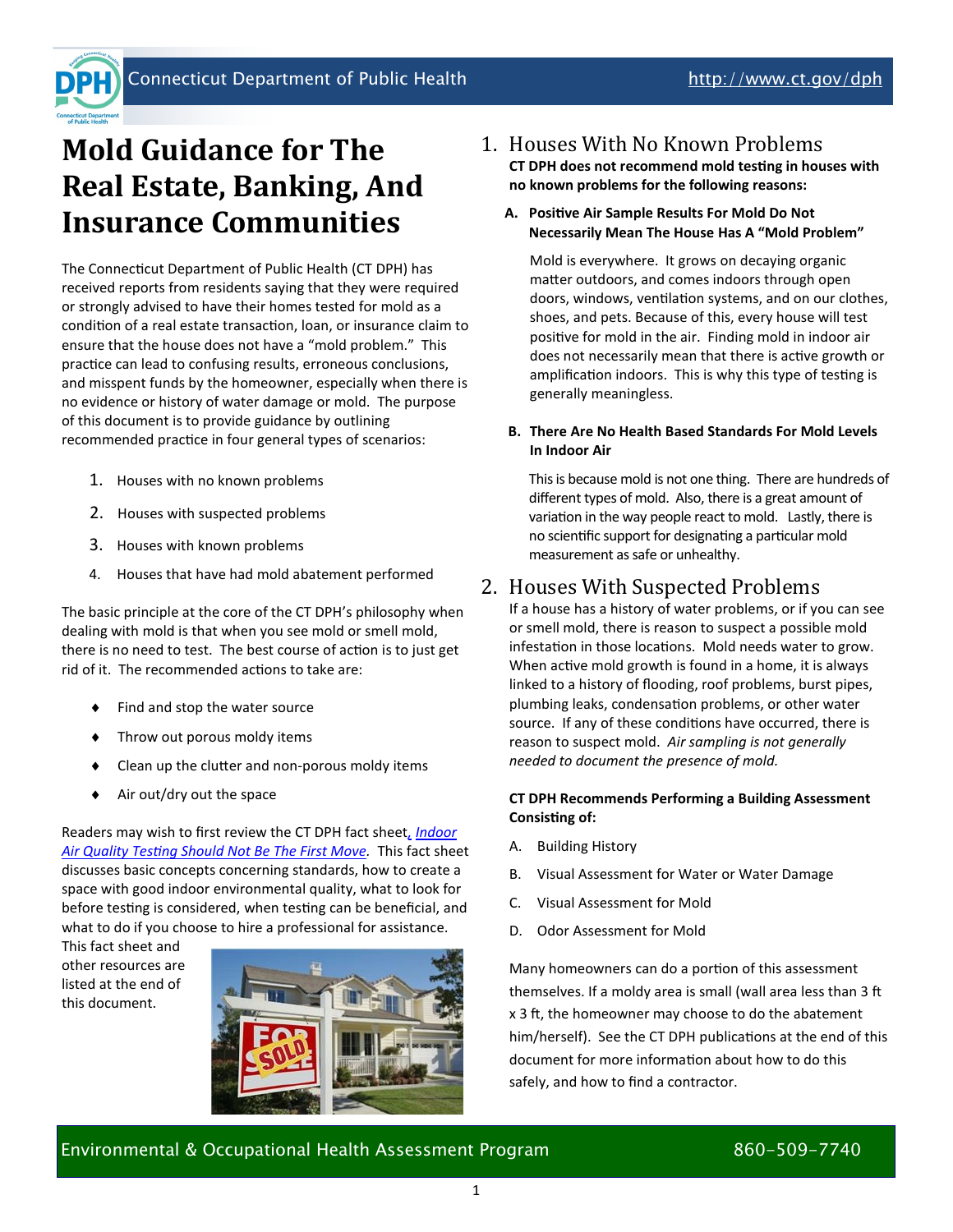

Document historical conditions that may have led to water incursion and/or mold. Even if an old leak was fixed, it is possible that surrounding materials that were once wet continue to act as a breeding ground for mold if they were never removed.

### **B. Visual Assessment for Water or Water Damage** Mold cannot grow without a water source, so concentrate on looking for evidence of old or new water damage. Qualified home inspectors do this routinely as part of their inspection for structural problems. See the CT DPH fact sheet, *[After The Storm:](http://www.ct.gov/dph/lib/dph/environmental_health/eoha/pdf/ct_moisture_inspection_fs.pdf)  [Inspecting For Water Damage](http://www.ct.gov/dph/lib/dph/environmental_health/eoha/pdf/ct_moisture_inspection_fs.pdf)* for more information. Here are some basic things to look for:

#### i. Inside Of The House:

Look for water stains on ceilings, walls, and floors. Look for peeling paint and/or rotting window sills, baseboards, and door frames. Look for warped wood or gaps where wood is pulling away from the surface it is attached to. Look to see if there is a sump pump in the basement. Look for whitish, chalk-like lines on concrete, stone, or brick walls or floors. This is called efflorescence. It means that water has seeped through these materials, evaporated, and left behind mineral deposits that were originally dissolved in the water.

#### ii. Outside Of The House:

On the building's exterior, look for peeling paint, rotting wood, holes, cracks, or other penetrations where water can get in. Look for improper or missing flashing, missing or damaged roof shingles

or tiles, clogged, damaged or missing gutters, and location of downspouts, which are supposed to direct rain water away from the foundation. Look at how the



house is situated on the land. Make sure the land slopes away from the foundation to prevent water from collecting against the side of the house. Look for shrubs or other plantings touching the house or foundation. When they are too close, they can hold water against the foundation and provide a nearby haven for pests, making it easy for them to come into the house. Roots can sometimes damage the foundation. It is best to keep plantings at least 2-3 feet from the foundation.

#### **C. Visual Assessment for Mold**

Mold is a type of fungus. Mold is so small that you cannot see one mold cell with the naked eye. However, you can see a cluster of mold spores, also called a colony. A spore is the reproductive part of the mold. Spores are very light, and are easily transported from one location to another, usually by air currents. Clusters of spores, or mold colonies , commonly appear velvety or powdery, but may also look dry and leathery. Mold colonies may be found in many colors, often various shades of yellow, tan, green, pink, brown or black. The color is often dictated by what type of food the mold colony is feeding on.

#### **D. Odor Assessment for Mold**

Anyone who has ever been in a damp, musty basement has probably smelled mold. Some people have a better sense of smell than others, and are better able to detect mold with their noses. Note that some medications and/or medical conditions can interfere with a person's sense of smell, either by diminishing sensitivity, eliminating the ability to detect odor, or by fooling the body into smelling something else.

The odor produced by mold is a result of fungal metabolism- as molds digest the surfaces on which they grow, they release chemicals that may permeate carpeting, fabric, and furnishings. Some molds do not produce much of an odor; for those that do, the odor can change depending upon what their food source is. Different species have different odors, and the odor may differ within the same species.

There are certain environmental conditions that can increase the odor given off by mold as well as other chemicals frequently found in homes, like formaldehyde. Most commonly, the combination of hot and humid weather can intensify odors and increase off-gassing.

The bottom line is, if you smell mold, it is most likely present. However, not smelling it does not necessarily rule out its presence. This is when visual clues are important.

Note that odors in basements may be caused by a variety of things that are not mold. They include dead animals, sewer gas, machine oils, solvents, paint, pesticides, and other chemicals that may be stored there.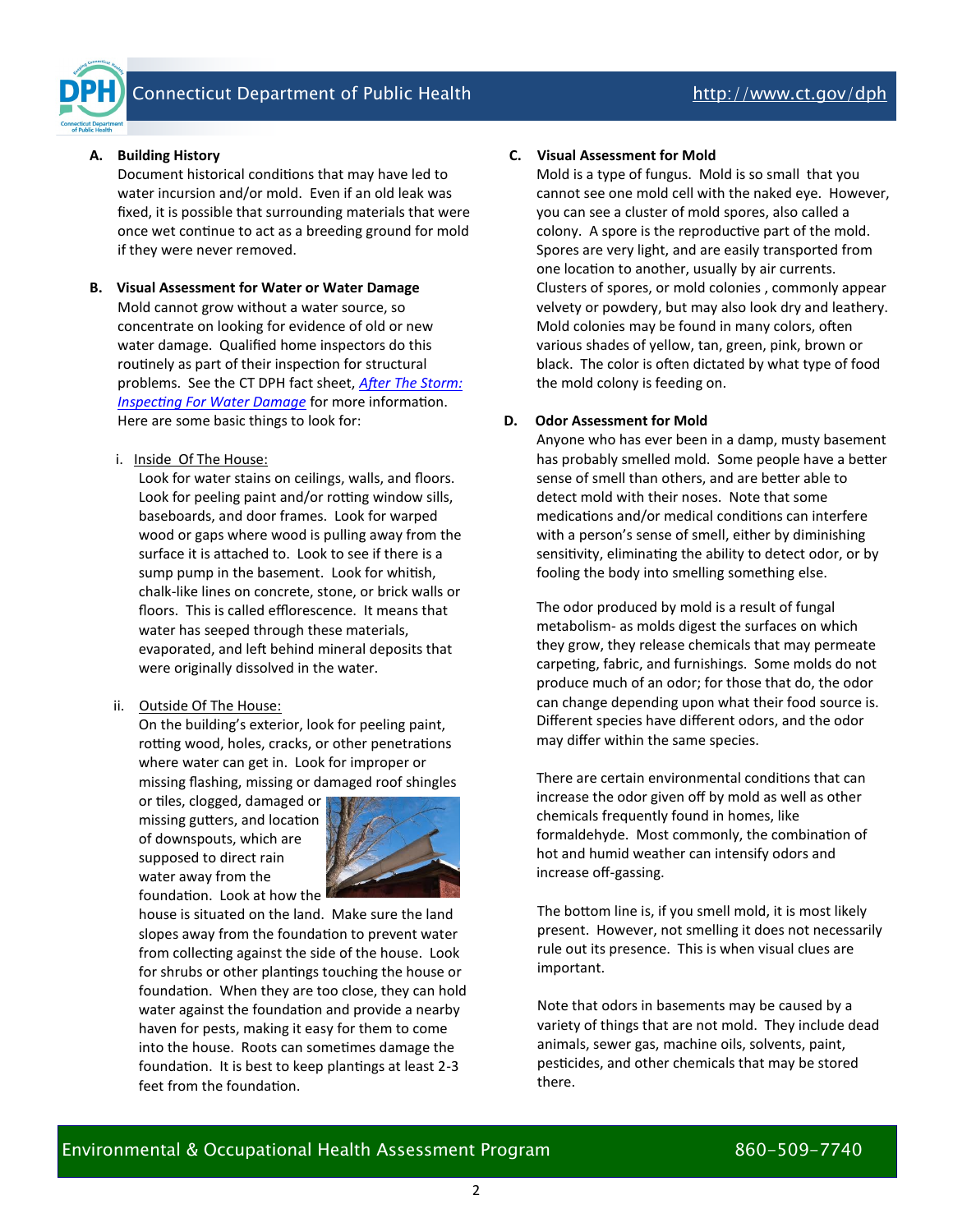

## Testing Surfaces for Moisture

Moisture meters are frequently used by professionals to measure the moisture content of surfaces where dampness is suspected. They can also be used to evaluate the relative difference in moisture content between surfaces to help pinpoint a problem.



#### **Example Of Moisture Meter Use:**

A moldy dark spot is observed on an

interior bathroom wall less than a foot from the floor. The bathroom is on the first floor of the house. The current owner says that there was a plumbing leak a few years ago, but it was fixed and he just never got around to re-painting the wall. The buyer wonders if it was really fixed, and did water drip down the pipe and cause water damage further down the line. How can you find out without first opening the wall?

This is where a moisture meter can be useful. Hold it against the wall in numerous locations around the spot (Including above and below) and take note of the readings. Look to see if any are dramatically different than the rest. If the answer is yes, this shows dampness in the locations where readings are higher. This might prompt the investigator to go into the basement and look for dampness along the plumbing line coming from the bathroom above. If the basement is unfinished and you can see the plumbing line, feel it to see if it is wet. Look for dripping or a puddle, or water spots at the end of the line. All of these clues point to an ongoing leak that was not properly fixed. This information can be useful in figuring out where to open the wall in order to do repairs.

## 3. Houses With Known Problems

Houses with known problems are those where mold is visually evident, there is an obvious moldy odor, or a catastrophic water problem has occurred. In the latter case, if mold is not evident now, it soon will be if rapid action is not taken to dry it out and prevent more water from damaging the house.

**Air Sampling Is Generally Not Necessary If You Already See Or Smell Mold.** The necessary actions are: identify the water source, stop it, and clean up the mold.Testing will not change these actions. It is not necessary to know what kind of mold is present. No mold should be actively growing inside of your house.

A professional abatement contractor may be needed to remove the moldy contents or building materials, depending upon how extensive the problem is. The CT DPH has guidelines that these contractors should follow when performing mold abatement. The guidelines reflect state of the art practices designed to ensure the work is performed properly and safely. Note that these guidelines are not a state requirement and there is no enforcement action. However, the person hiring the contractor is encouraged to require that the guidelines be followed as a condition of payment.

## 4. Houses That Have Had Mold Abatement Performed

Citizens sometimes call CT DPH with concerns about purchasing a house that has had prior mold problems. If the water source has been identified and abated, and mold abatement has been performed according to Connecticut guidelines or other accepted guidelines\* , there should be no further concern about recurrent mold from those previous water episodes\*\*. It is generally not necessary to conduct air sampling for mold.

\* See the last page of this document.

\*\*This assumes that water-soaked or damp porous materials were removed and replaced as part of the mold abatement project.

**A. Who Should Investigate and Take Samples if Needed?** CT DPH recommends hiring a third party investigator to perform the assessment (which may include collecting samples if necessary), draw up a remediation plan (called scope of work), monitor the abatement job for compliance with the plan, and verify that the abatement contractor did what they said they were going to do. This is called post-abatement contractor verification.

Homeowners have been known to often skip the assessment step and begin with hiring an abatement contractor. This is not advisable. The contractor may offer to perform an assessment and include sampling. The homeowner thinks that it will save money to have the contractor do everything from assessment to removal to post-abatement verification. This is frequently not the case.

#### **B. How to Ensure A Job Well Done**

The purpose of mold abatement is to restore the indoor environment to conditions similar to those existing

## Environmental & Occupational Health Assessment Program entitled and the S60-509-7740